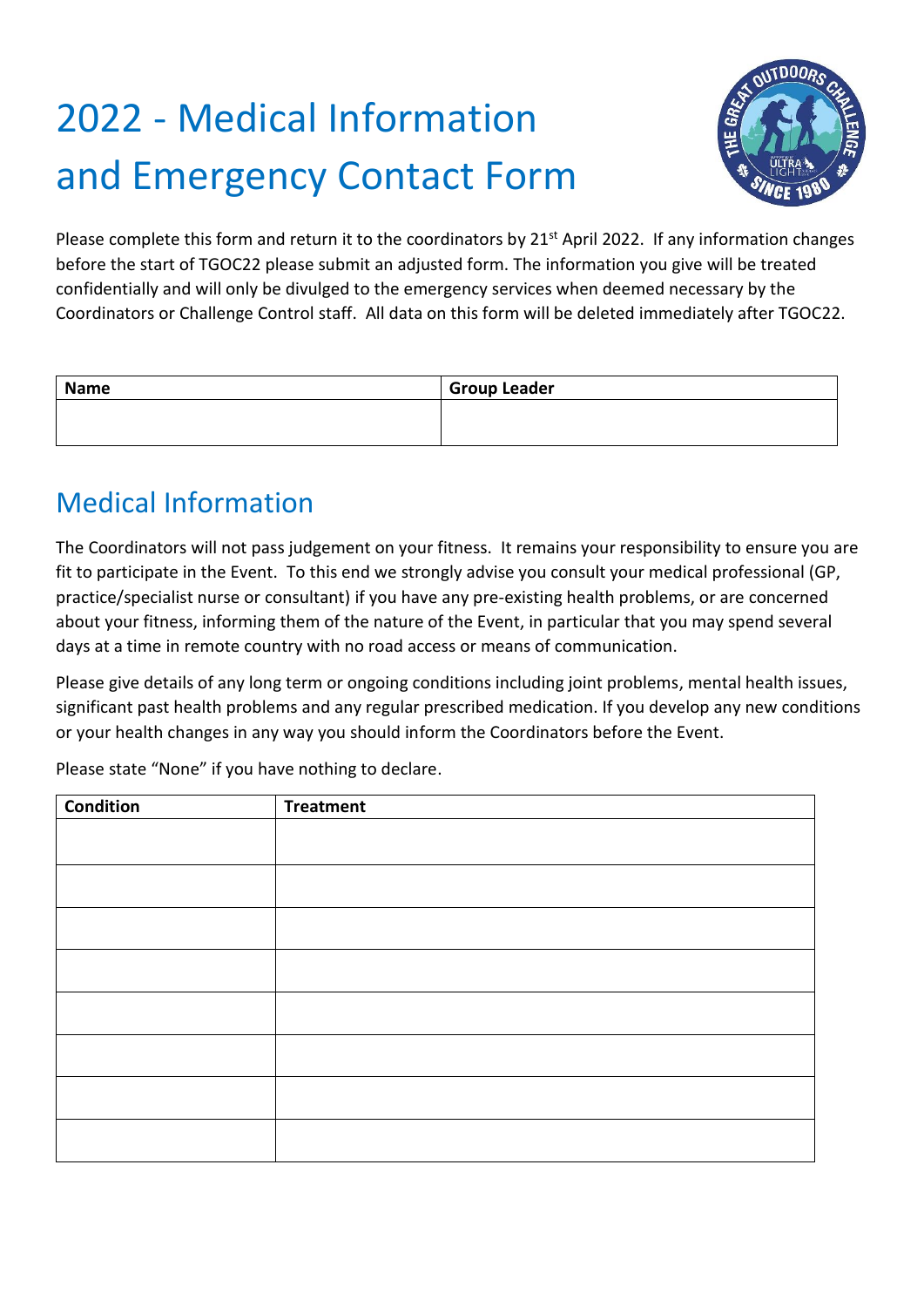## Emergency Contacts

Please provide a minimum of one and maximum of three emergency contacts. You may use the same contact as other participants in your team if the contact knows you personally. Before you declare your emergency contact(s) please check the following:

- Your contact(s) knows you are participating in TGOC22 and they are aware of the nature of the event.
- Your contact(s) has consented to their details being held by Challenge Control and, in the event of an emergency they accept their details will be passed on to the emergency services.
- Your contact(s) understands Challenge Control may phone them if there is concern about your welfare or you are late phoning in.
- Your main contact is not a participant on TGOC22.
- Your emergency contact does not need to be your next of kin but should have contact details for them.
- If giving more than one contact, please list them in the order that Challenge Control should attempt contact.

Please also consider language issues. If your closest friend/relative does not speak English well it may cause distress to them if they are unable to understand Challenge Control easily. It may be preferable to nominate someone well known to them who can interpret and relay potentially difficult messages.

| <b>Name of Emergency Contact</b> | <b>Relationship to you</b> | Phone number (s) |
|----------------------------------|----------------------------|------------------|
|                                  |                            |                  |
|                                  |                            |                  |
|                                  |                            |                  |
|                                  |                            |                  |
|                                  |                            |                  |
|                                  |                            |                  |

Before you leave home, please ensure your emergency contact has the following:

- A copy of your route sheet including your phone in points and dates.
- Challenge Controls number in case they have concerns.
- If carrying a GPS tracker access to your device's map and any associated beacons.
- The colour and make of your tent and colour of rucksack/cover and waterproofs.
- A photo of you that can be sent to the emergency services if a search is initiated.

The last two items are requests from the Police and Mountain Rescue services.

### GPS trackers

Also known as Personal Locator beacons (PLBs) or satellite messengers these devices can be used to alert the emergency services when you have no mobile phone signal and can also track your progress. Some have the capacity for two-way communication. It is not compulsory to carry one but, especially for solo Challengers, they are worthy of consideration.